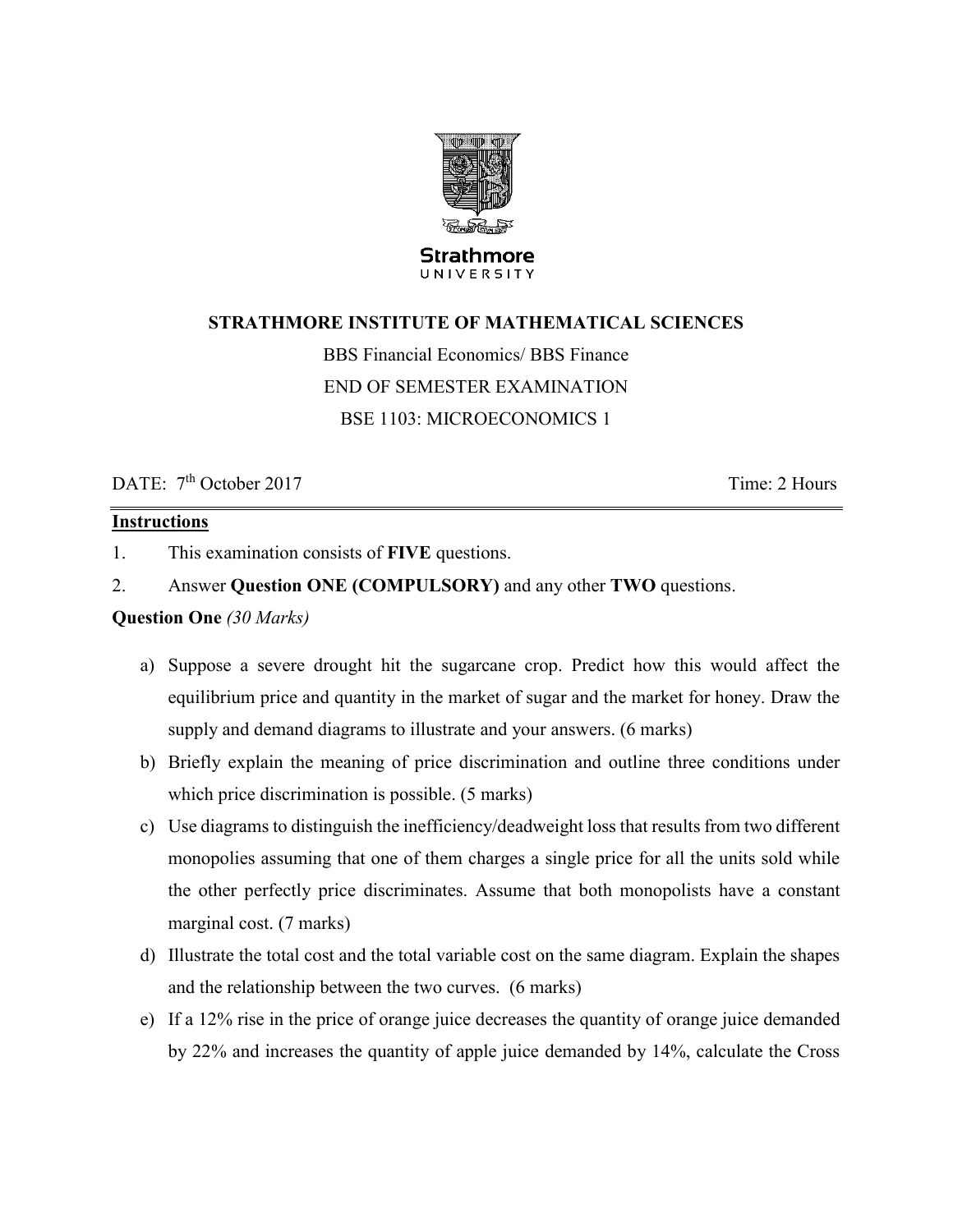elasticity of demand for apple juice with respect to the price of orange juice and interpret the results, explaining the relationship between the two commodities. (6 marks)

### **Question Two** *(20 Marks)*

- a) Assume that you are tasked with explaining to the management of a firm in an oligopolistic market the reason why the price of the firm's product has been constant for a long time even when the marginal cost has been changing. Using an appropriate diagram(s), use the concept of price elasticity of demand to explain the reason for the price stickiness. (8 marks)
- b) The total cost function for a firm in a perfectly competitive market is given by the

equation:  $TC = Q^3 - 24Q^2 + 600Q$ 

where  $TC = total cost in Kshs$  and Q is quantity.

#### **Required:**

- i) The average variable cost function. (2 mark)
- ii) The output level that will minimize the marginal cost. (4 marks)
- iii) Use a diagram to illustrate and explain whether the output computed in (ii) above is the profit maximizing output for the firm. (6 marks)

#### **Question Three** *(20 Marks)*

- a) Pete is a supplier of several items in his neighborhood. These items include milk and weekend skating shoes for children in the area. Pete gets the milk from reliable suppliers who are able to adjust the amounts available to Pete on Pete's request. On the other hand, the consumers from Pete's estate fully rely on Pete for their daily milk supply. Pete is not the only supplier of weekend skating shoes in the estate. The government increases tax on both milk and skating shoes. Apply the concept of price elasticity and use two different diagrams to illustrate and explain which of the commodities Pete would easily shift the tax burden to his consumers. (10 marks)
- b) The Macy's has estimated that the demand for Macy hams is given by the following equation:  $Q_M = 30 + 23.A - 50P_M$ Where  $Q_M$  is the quantity of Macy hams demanded per month, A is advertising expenditure per month and  $P_M$  is the price of Macy hams

The current values of the variables are  $A = 5$  and  $P_M = 1$